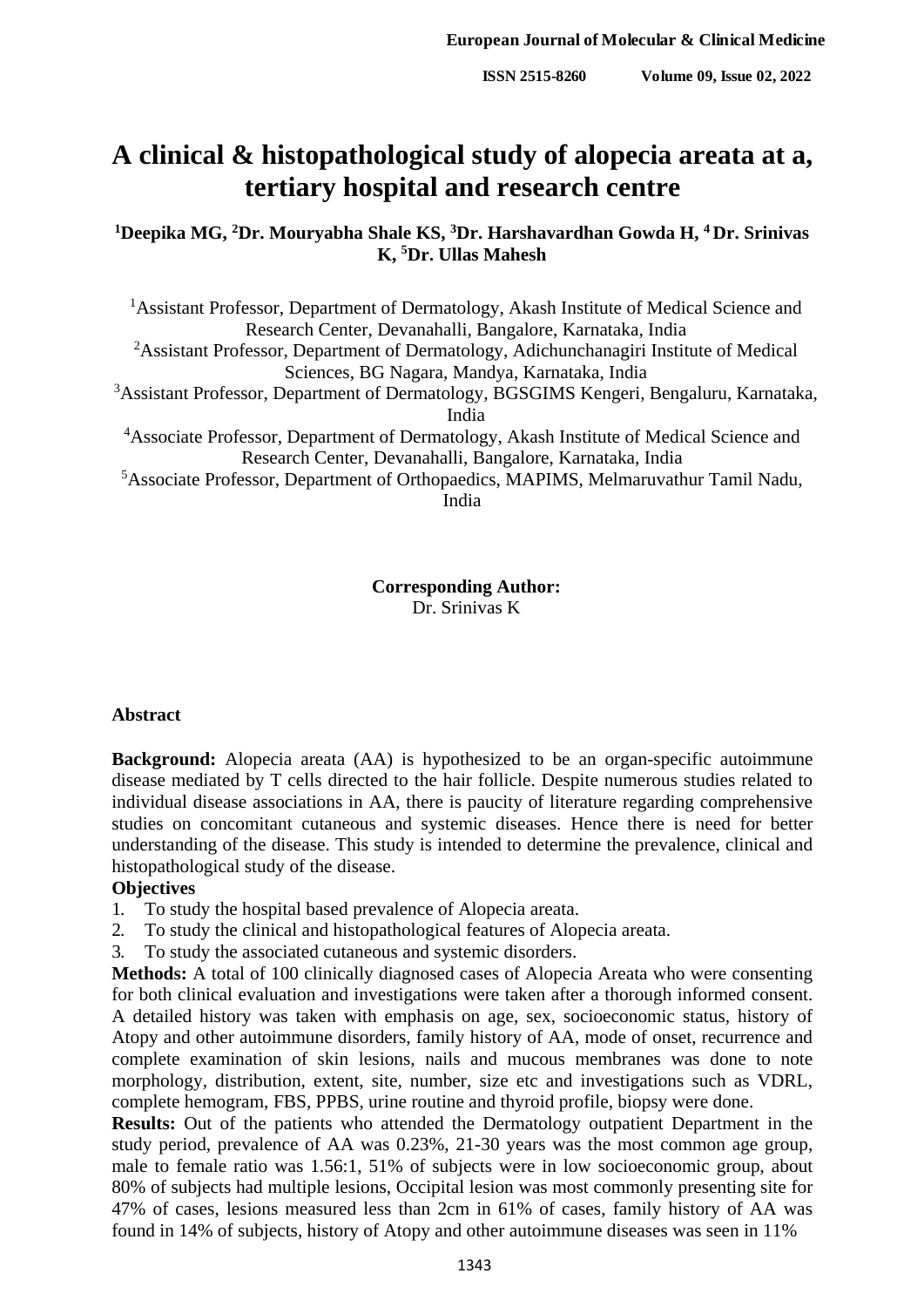and 7% respectively, Majority (87%) of cases reported gradual onset of hair loss, Recurrences were noted in about 31% of cases and nail changes in 13% of subjects. On histopathology diagnosis of alopecia areata is based on peribulbar lymphocytic infiltrates, predominance of non-anagen terminal follicles, pigment casts and perifollicular fibrosis with a normal epidermis.

**Conclusion:** Alopecia areata is a relatively benign non scarring form of hair follicle specific autoimmune disease, triggered by environmental factors in genetically susceptible individuals. Associated factors such as atopy, psychological stress and other autoimmune diseases may play a role in increasing the severity of AA. Hence a standard protocol has to be followed in treating this patients, depending upon the severity, extent, age and associated autoimmune disorders with thorough counselling. To conclude, pathologists can make a diagnosis of AA based on peribulbar lymphocytic infiltrates, predominance of non-anagen terminal follicles, pigment casts and perifollicular fibrosis with a normal epidermis.

**Keywords:** Alopecia areata; psychological stress and autoimmune diseases

# **Introduction**

Hair is found only in mammals, where during the course of evolution its primary roles were to serve as insulation and protection from the elements (unwanted agents). In contemporary humans, however, hair purpose revolves around its profound role in social interactions.

Hair is the crown of the human body; society has placed a great deal of social, religious and cultural importance on hair and hairstyles. Hair performs no vital functions whatsoever in man but the psychological functions of hair seems almost immeasurable. Hair has not only been a symbolic indicator of gender, but of social, religious and professional status as well.

Alopecia may be interpreted as a loss, miniaturization, involution, or increased fragility of the hair at all hair bearing sites, such as scalp, face, eyebrows, eyelashes, and body. Historically, Alopecia has been classified as non-scarring and scarring. In the non-scarring Alopecia there is lack of reparative fibrosis and follicles are frequently present indicating a possibility of regeneration of follicle.

Alopecia Areata is characterized by complete or near complete absence of hair in one or several circumscribed areas. There is no visible evidence of inflammation, and the follicular openings are preserved.

Alopecia areata (AA) is hypothesized to be an organ-specific autoimmune disease mediated by T cells directed to the hair follicle.

# **Methodology Source of data**

The study included 100 patients with Alopecia areata attending the Out Patient Department of Skin and STD, at a, tertiary hospital and research centre.

### **Inclusion criteria**

Patients clinically diagnosed as Alopecia Areata.

#### **Exclusion criteria**

- Patients on treatment for Alopecia Areata.
- Patients with secondary infection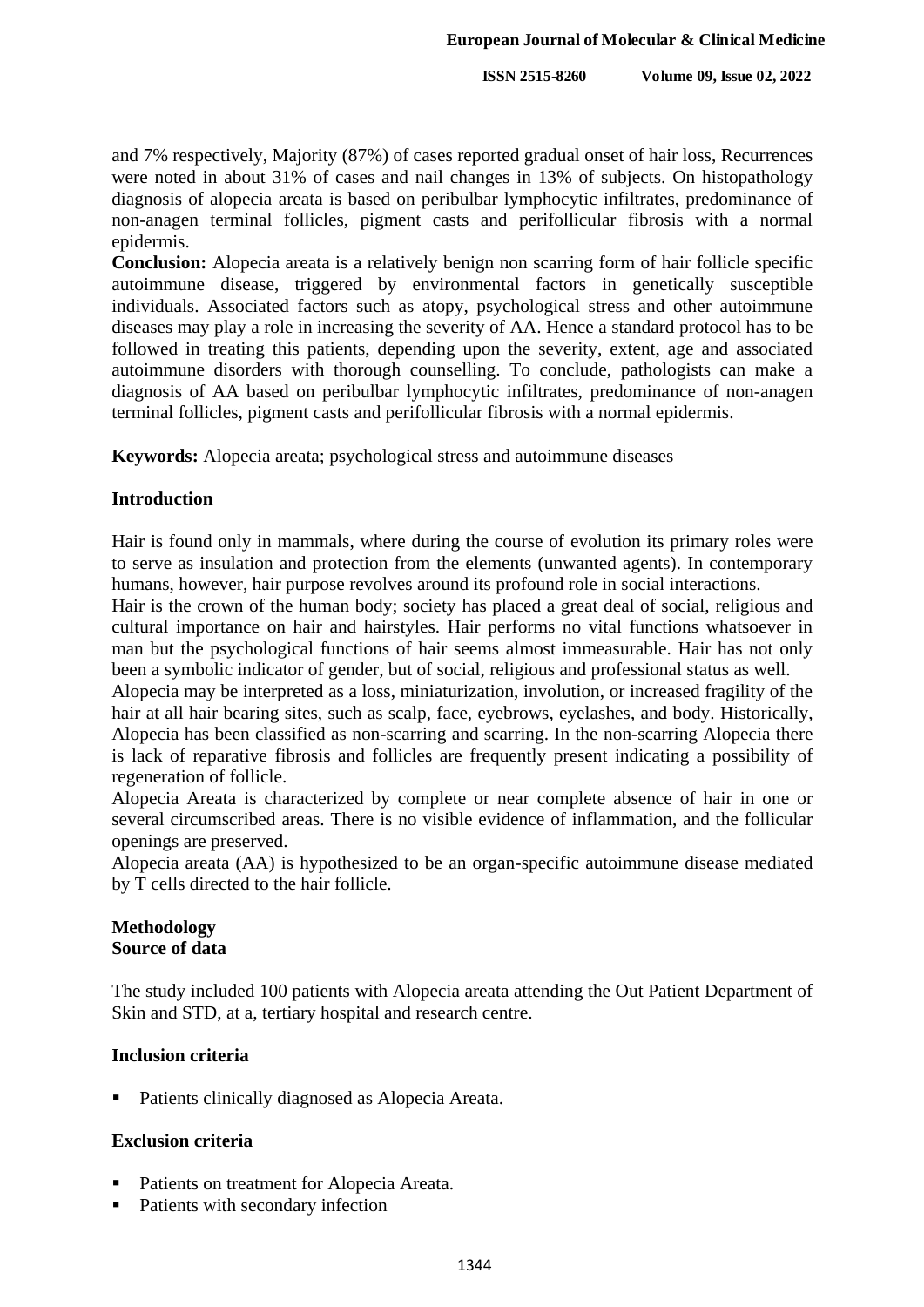**ISSN 2515-8260 Volume 09, Issue 02, 2022**

# **Method of collection of data**

**Sample size:** 100 cases of Alopecia areata were selected attending the Out Patient Department of Skin and STD at a, tertiary hospital and research centre, were selected.

# **Duration of Study**

18 Months (Jan 2015-june 2016)

# **Results**

One hundred clinically diagnosed cases of AA were taken for study. A total of 48250 cases attended the out-patient Department of Skin and STD during the period and out of which Alopecia areata constituted 115 cases, contributing to 0.23% of all skin conditions. The clinico-histopathological analysis of the study is as follows.

| Table 1: Prevalence of AA among the Dermatology outpatient population |  |  |  |
|-----------------------------------------------------------------------|--|--|--|
|                                                                       |  |  |  |

| <b>Total Number of patients</b><br>attended Dermatology OPD | <b>Total Number of</b><br><b>Alopecia Areata Patients</b><br>attended OPD | <b>Percentage Prevalence of</b><br><b>AA</b> in Dermatology<br><b>Outpatient Population</b> |
|-------------------------------------------------------------|---------------------------------------------------------------------------|---------------------------------------------------------------------------------------------|
| 48250                                                       | 115                                                                       | 0.23%                                                                                       |

| Age (years) | <b>Number of cases</b> | Percentage |
|-------------|------------------------|------------|
| $1 - 10$    | 23                     | 23%        |
| $11 - 20$   | 16                     | 16%        |
| $21 - 30$   | 32                     | 32%        |
| $31 - 40$   | 14                     | 14%        |
| $41 - 50$   | 10                     | 10%        |
| $>50$       |                        | 5%         |
| Total       | $\alpha$               | 100        |

**Table 2:** Age distribution of Alopecia Areata



**Fig 1:** Age distribution of Alopecia Areata

Out of 100 cases, the maximum number of cases belonged to 21-30 years (32%) followed by 1-10 years (23%) and 11-12 years (16%). 10 patients belonged to 41-50 years, 5 patients were of >50 years (5%) The youngest was 2 years old and oldest was 61 years old.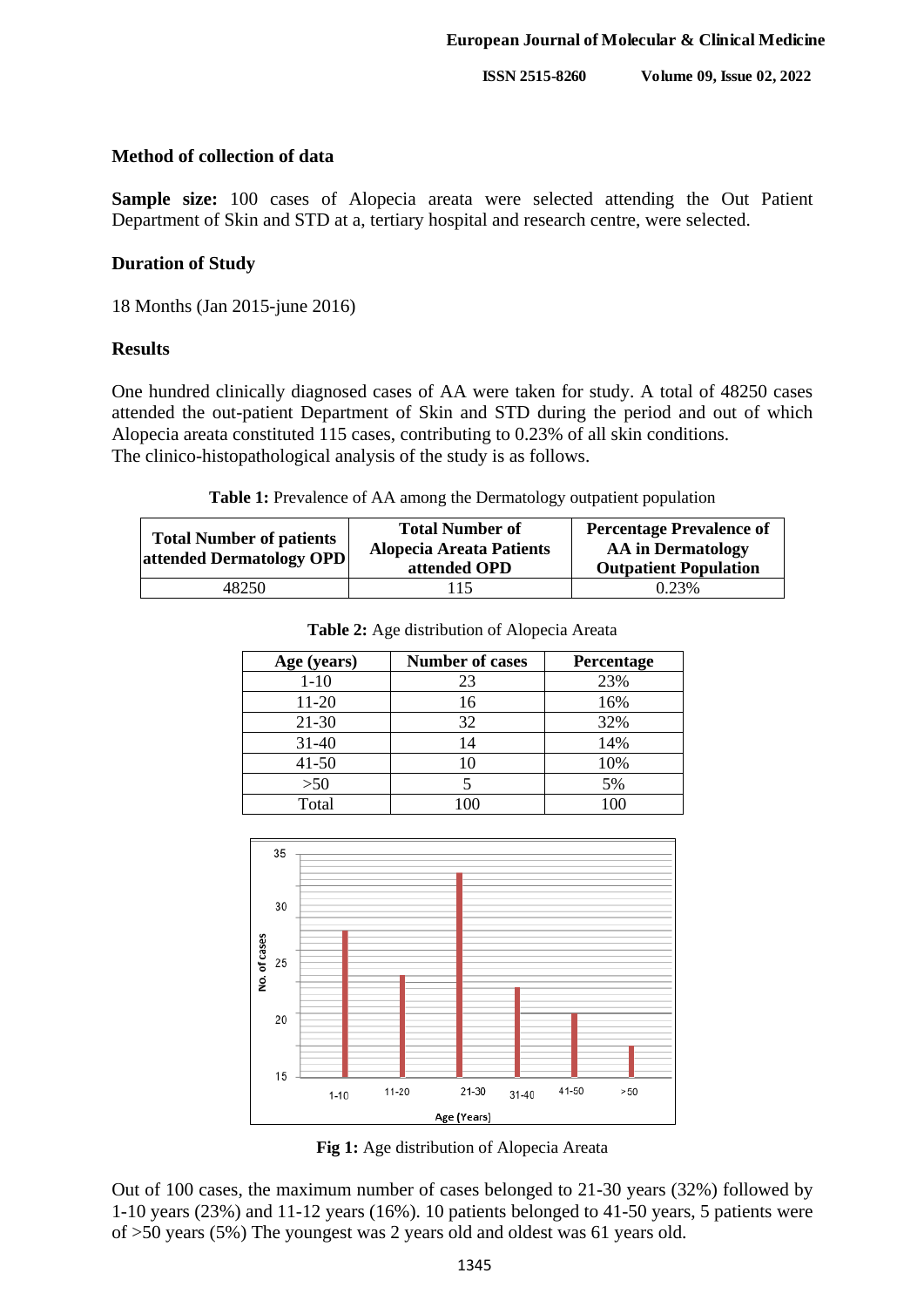**ISSN 2515-8260 Volume 09, Issue 02, 2022**

# **Discussion**

Alopecia Areata is a recurrent, non-scarring type of hair loss affecting hairy areas of the body. It is a disease with multi factorial aetiology and associations. Although medically benign it can cause tremendous social, emotional and psychological stress to the patients and their families. Hence early treatment and counselling the patients by addressing the associated conditions serves utmost importance.

One hundred clinically diagnosed cases of AA attending the Outpatient Department of Skin and STD, at a, tertiary hospital and research centre were taken for the study. The results obtained from this study is compared with other studies and discussed below. In the present study an attempt is made to know the Clinical and histopathological aspects of AA.

The prevalence of AA in patients attending the Out Patient Department in our study was 0.23% which is comparable to study conducted by Sharma *et al*. (0.7%), but the prevalence was less in comparison to a study conducted by Tan *et al*. where the prevalence was found to be 3.8% among the Dermatology Out-patient Department. The slightly higher prevalence when compared to North Indians, in our study may be related to the different environmental conditions, social, psychological stress and genetic differences.

# **Conclusion**

- Overall prevalence of AA among patients attending Dermatology outpatient Department was 0.23%.
- The most common age group affected was 21-30 years of age group, with male predominance.
- Almost half of the patients belonged to low socioeconomic status.
- **Multiple lesions involving scalp was the commonest presentation.**
- Hereditary factors may play a role in alopecia areata.
- Atopy may herald the early onset of alopecia areata by a decade.
- Among nail changes, pitting is the most common nail change seen.
- Autoimmune disorders like diabetes mellitus, thyroid disorders may be associated.
- AA is regarded as a non-scarring alopecia. However, the course of the disease is very unpredictable and upto 25% of patients progress to irreversible hair loss and scarring.

# **References**

- 1. Cotsarelis G, Botchkarev V. Biology of hair follicles. In: Wolff K, Goldsmith LA, Katz SI, Gilchrest BA, Paller AS, Leffell DJ (eds.), Fitzpatrick's Dermatology in General Medicine. 7th ed. New York: McGraw Hill, 2008, 739-48.
- 2. Mitchell AJ, Krull EA. Alolpecia areata: Pathogenesis and treatment. J Am Acad Dermatol. 1984;11:763-75.
- 3. Jackow C, Puffer N, Hordinsky M, Nelson J, Tarrand J, Duvic M. Alopecia areata and cytomegalovirus infection in twins: Genes versus environment? J Am Acad Dermatol.1998;38(3):418-25.
- 4. Sperling LC, Sinclair RD, Shabrawi-Caelen LE. Alopecias. In: Bolognia JL, Jorizzo JL, Schaffer JV (eds.), Dermatology. 3rd ed. Philadelphia: Elsevier Saunders Ltd, 2012, 1093-114.
- 5. Seetharam KA. Alopecia areata: An update. Indian J Dermatol Venereol Leprol. 2013;79:563-75.
- 6. Messenger AG, Berker DAR, Sinclair RD. Disorders of Hair. In: Burns T, Breathnach S, Cox N, Griffiths C (eds.), Rook's Textbook of Dermatology. 8th ed. Oxford: Wiley-Blackwell Publishing Ltd, 2010, 66.1-100.